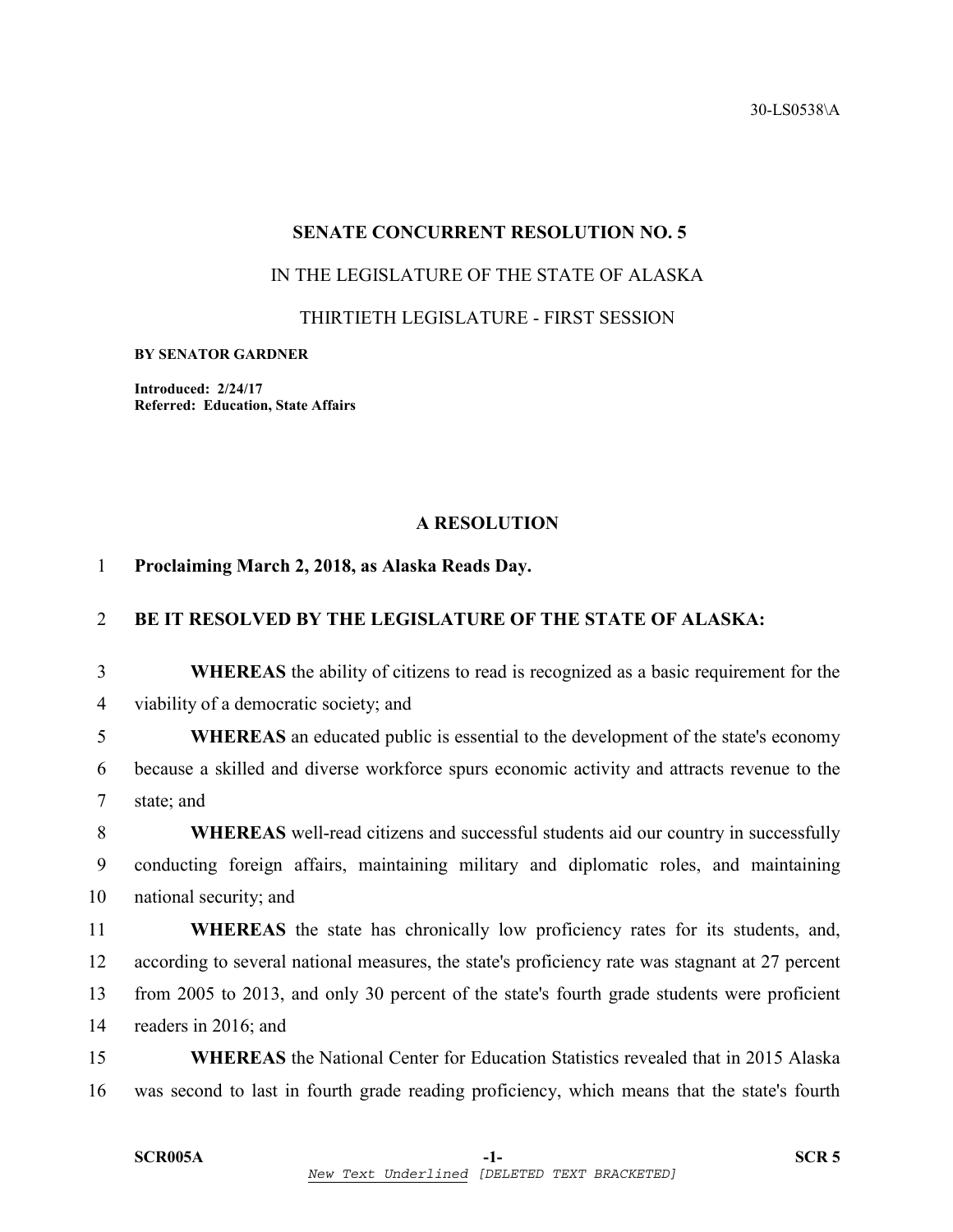1 graders, and our students in general, are at a greater academic disadvantage than students in 2 most other states; and

3 **WHEREAS** students who do not read proficiently by the third grade are likely to fall 4 behind in all other subjects, which makes the development of reading proficiency before the 5 third grade vital to academic success overall; and

6 **WHEREAS** students who are not proficient readers in the third grade are four times 7 more likely to drop out of school and to generate increased social services and incarceration 8 costs for the state; and

9 **WHEREAS** reading proficiency begins at birth, and greater exposure to words in the 10 home is directly related to better readers and better students; and

11 **WHEREAS** reading out loud to children increases their interest in mastering reading, 12 exposes children to proper vocabulary, grammar, and phrasing, and enhances the development 13 of their own reading skills; and

14 **WHEREAS** it is important that state policy leaders, business and community leaders, 15 educators, parents, and all citizens of the state increase the emphasis they place on education 16 and the fundamental skill of reading; and

17 **WHEREAS** private and public organizations and agencies, as well as private citizens 18 and public officials, can participate in showing the state's students that their academic success 19 and reading ability are important to the economy, stability, and prosperity of the state; and

20 **WHEREAS** participants from public and private sectors can participate in reading to 21 children in public schools, private schools, libraries, and other appropriate community 22 facilities; and

23 **WHEREAS** a campaign to make the public aware of the importance of mastering the 24 fundamental skill of reading can be implemented through private and public partnerships and 25 does not need public funding at this time; and

26 **WHEREAS** an Alaska Reads Day would foster a love of reading and encourage the 27 young people of the state and all citizens of the state to explore the world of books, and would 28 raise awareness of the importance of reading in our young children; and

29 **WHEREAS** Theodor Seuss Geisel, whose pen name was Dr. Seuss, inspired a love of 30 reading and phonics in countless young persons of this country; and

31 **WHEREAS** March 2, 2016, was proclaimed Read Across America Day to coincide